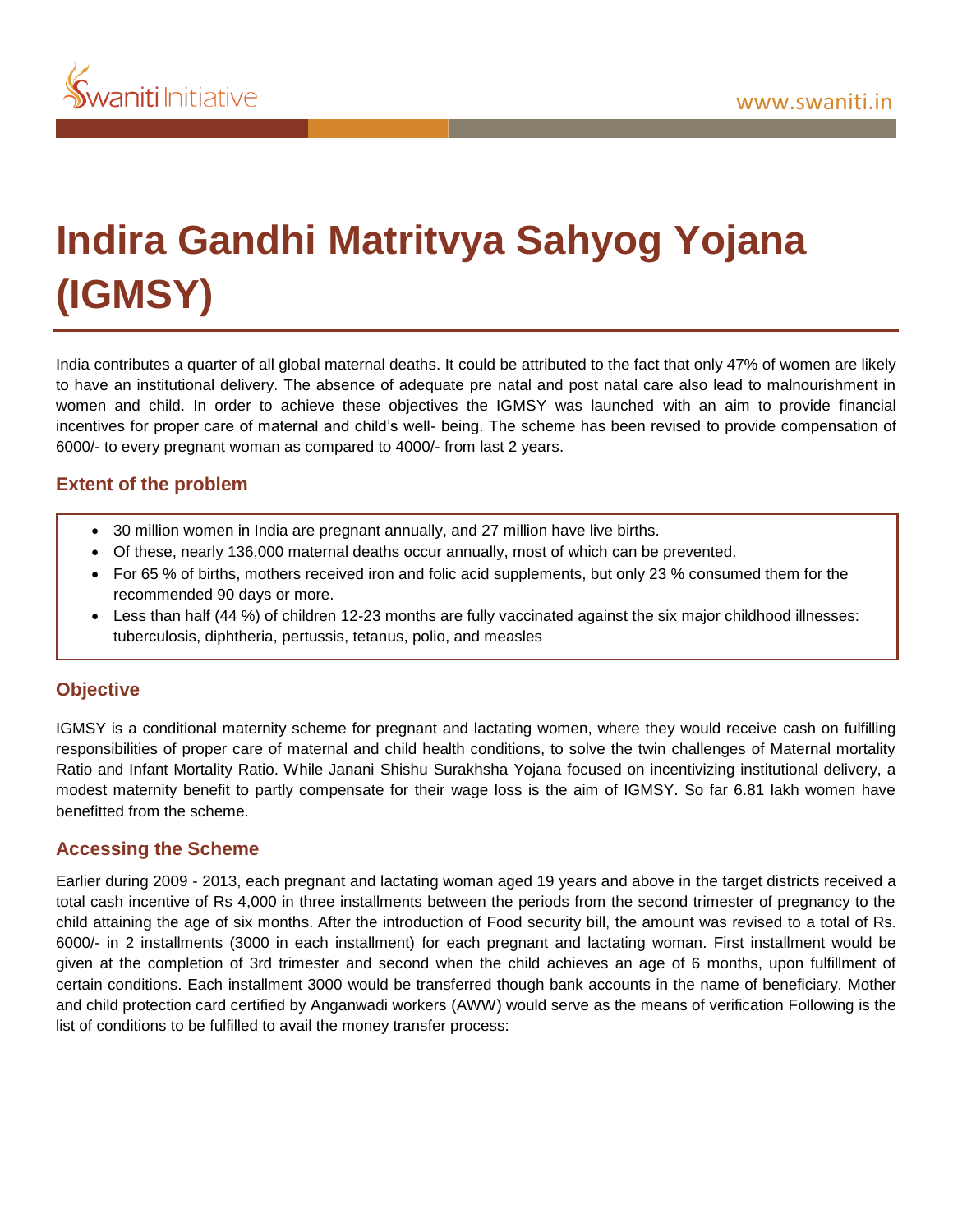# **Conditions for 1st Transfer**

- •Done In 3rd trimester •Registration of Pregnancy at
- Aanganwadi centers within 4 months of pregnancy
- •At least 2 Ante natal checkups with IFA tablets and Tetanus

### **Conditions for 2nd Transfer** •6 months after delivery • The bith of child is registered •The child has recieved BCG, DPT I,

- II and III and 3 OPV doses •Atleast 3 growth monitroing and
- IYCF counselling sessions qithin 3 months of delivery
- •Exclusive breastfeeding for 6 months

# **Designing Right Incentive Systems**

To incentivize enrollment of women in this scheme, the enablers of the scheme are also provided monetary incentives. Such systems are now hailed as instrumental in persistently changing the behavior of pregnant women in taking adequate pre natal care and immunizing the children post birth. Such behavioral change driving agents at the grassroots have been implemented successfully through IMGSY. Anganwadis would receive a cash incentive of Rs.200/- per pregnant and lactating woman after all the due cash transfers to the beneficiary is complete. Similarly, a cash incentive of Rs.100/- would be provided to Anganwadi helper per beneficiary. This would ensure effective implementation of the scheme, since the cash incentives would act as a catalyst to motivate the Anganwadi to service the beneficiaries efficiently and also encourage more women to participate in the scheme.

# **Funding Mechanism**

The Ministry of Women and Child Development (MWCD) would give the financial assistance to the State Governments in two installments. The 1<sup>st</sup> installment in April/May will be released by MOWCD (GoI) based on indicative entitlement and the next installment would be based on the actual expenditure reflected in the Statement of Expenditure. The Ministry of Women and Child Development would transfer the funds to the consolidated account of the concerned State Government. States may have an IGMSY special bank account operated by the state ICDS Cell. The State ICDS Cell shall in turn provide grant-in-aid to the district ICDS cell and the ICDS projects implementing the scheme at the grassroots level depending on the case.

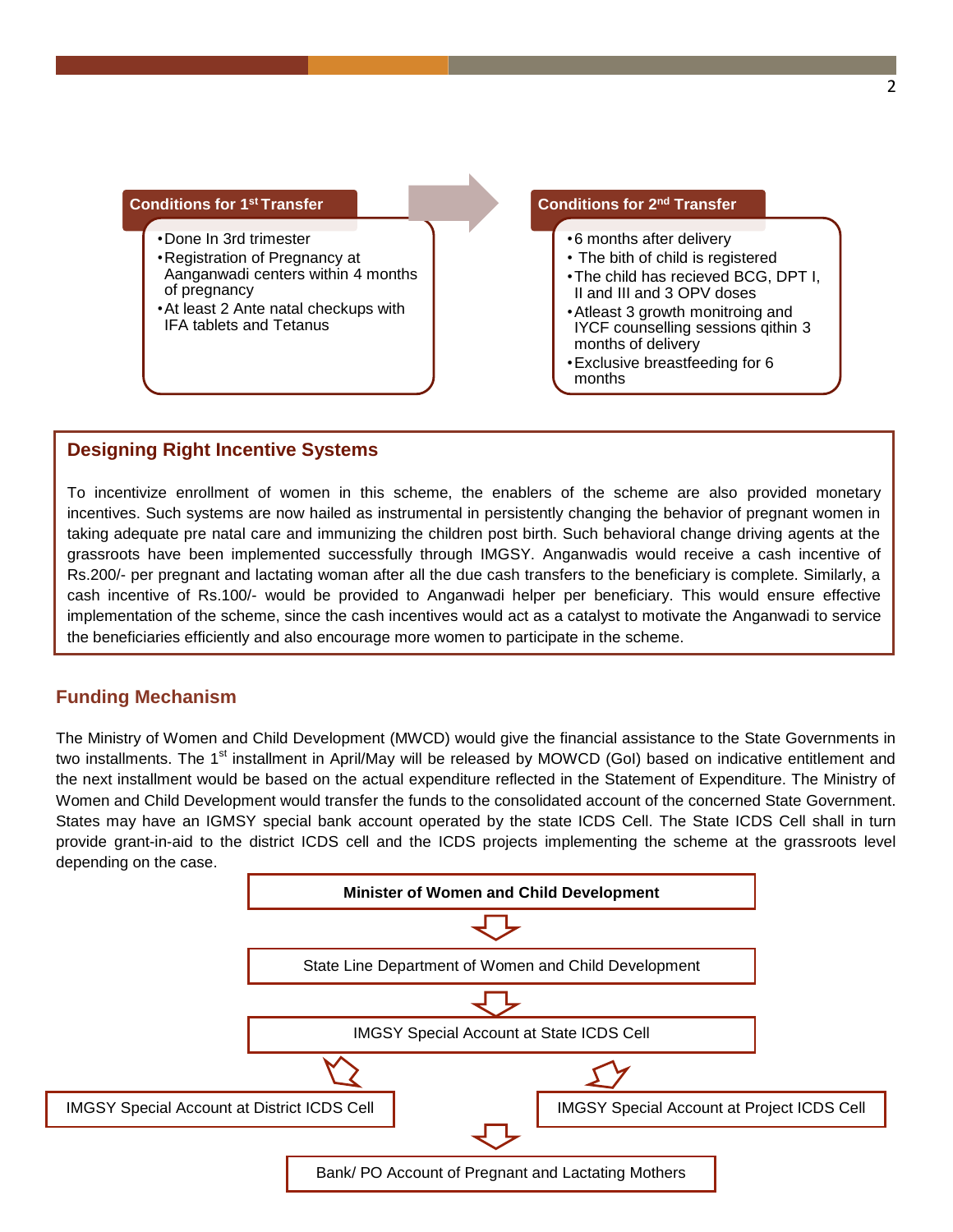#### **Governance & Monitoring**

At the central level an IGMSY cell would be set up under the Ministry of Women and Child Development (MWWCD), with one director and one under-secretary and supporting staff. At the state, district and grassroots the IGMSY would be implemented through ICDS infrastructure. The state level steering and monitoring committee would consist of heads of health, NHRM, Water & sanitation, Rural Development, PRI and Planning and Finance. At the district level district ICDS cell would be have the nodal responsibility for implementation and monitoring. At the grassroots Child Development Project Officer (CDPO) and Anganwadi Centers would be responsible for implementation. The service delivery structure would function as below:-



#### **Phase 2: Direct Cash Benefit Transfer**

The current mode of implementation which involves the transfer of money to bank accounts to IMGSY districts (53) is going to continue in tandem with direct cash transfer in few pilot districts. From 2013, it was envisaged that 9 districts would be the part of Phase I districts where direct benefits transfer would be implemented. 26 Public Sector Banks and 12 Regional Banks are on board for roll-out which can be linked with Aadhaar cards. The Phase II would see launch in another 7 districts. The three steps of direct cash transfer are as follows: